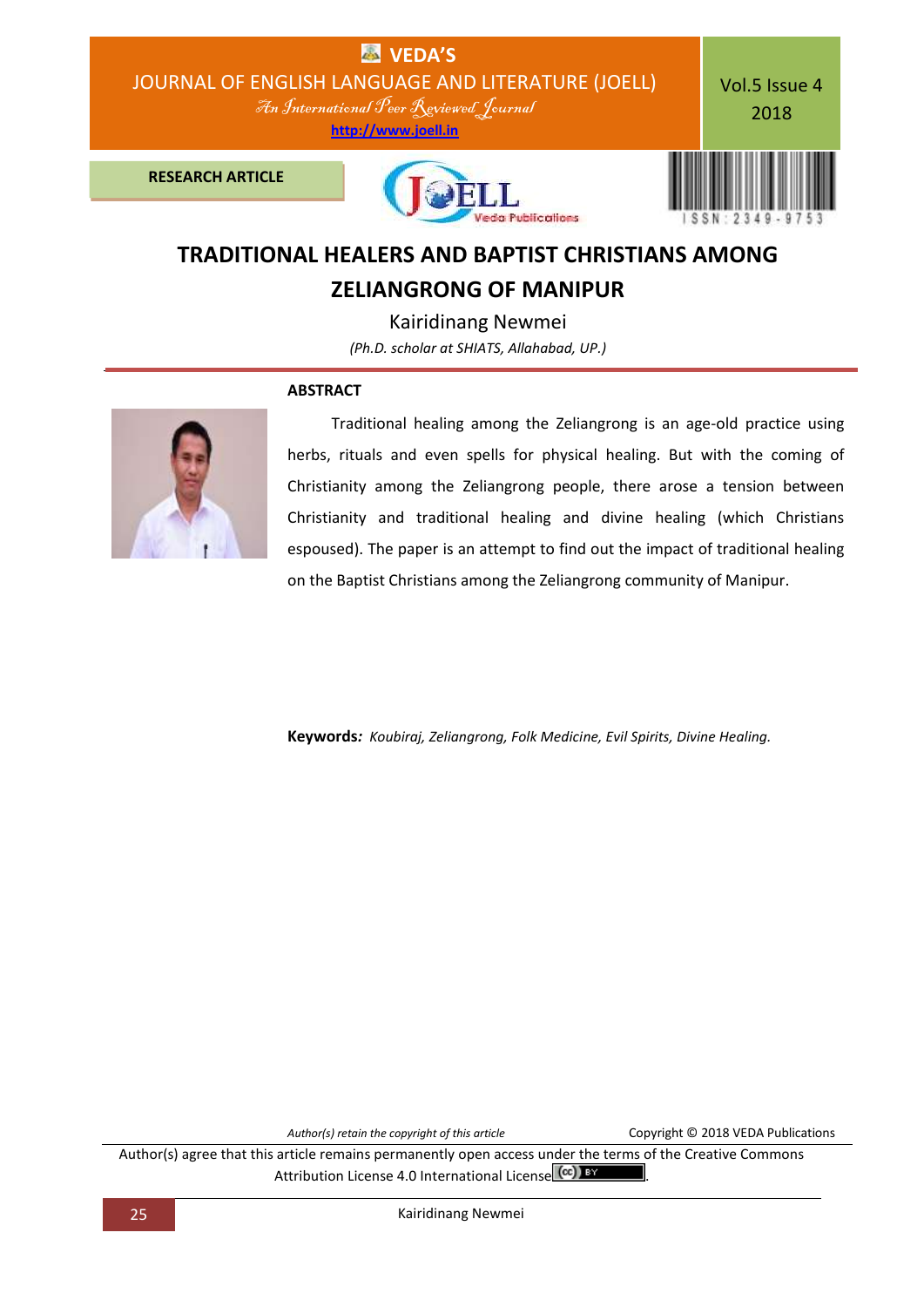An International Peer Reviewed Journal

**[http://www.joell.in](http://www.joell.in/)**

The origin of traditional healing among the Zeliangrong cannot be exactly traced to a certain date. No doubt the survival of the people demands that ailments need to be combated. These combat often are done with the use of herbs, rituals to appease gods, as well as the spell by incantations. Zeliangrong traditional healers, like other Indians, used Ayurveda treatment where physical ailments of people were often attributed to divine factors, and magico-religious means were utilized to cure.<sup>1</sup> Chakraborty rightly pointed out that,

> "North-Eastern ethnic communities based their traditional knowledge of medicine on their needs, instinct, observation, trial, and error, and long experience in the healing methods."<sup>2</sup>

Some of the methods used by traditional healers are questionable as far as Bible is concerned and yet Zeliangrong Christians continued to rely upon them blindly. The paper is an attempt to study the impact of traditional healers among the Zeliangrong community of Manipur.

## **1.1 Definition of Traditional Healers**

WHO defines traditional medicine as,

"The sum total of all knowledge and practices, whether explicable or not, used in diagnosing, preventing or eliminating a physical, mental or social disequilibrium and which rely exclusively on past experience and observation handed down from generation to generation, verbally or in writing."<sup>3</sup>

In the Zeliangrong context, traditional healers are local physicians who treat a person suffering from various sicknesses by the use of roots, leaves, fruits and even parts of animals. Some prefer to call them

**.** 

as medicine men or folk healers<sup>4</sup> in contrast to physicians who practice medicine with official accreditation. Typically, a traditional healer is one who has acquired from his/her father or a *Guru* the methods of treating diseases common to their region or of a particular specialization.<sup>5</sup>

## **1.2 Brief Background Sketch of Zeliangrong**

Zeliangrong is the second largest tribes among the Nagas<sup>6</sup> with approximately some 3lakhs except for the fact that they are scattered in three states of India: Manipur, Nagaland, and Assam. Zeliangrong is an acronym of the first syllable of Zeme, Liangmai and Rongmei, $^7$  first coined on  $15^{\text{th}}$  February 1947 at Keishamthong<sup>8</sup> which are names of dialects as well as a community.<sup>9</sup> In Nagaland, Zeme and Liangmai are called as Zeliang while Rongmei is treated as different. It is the British who distinguishes these tribes as Kabui $^{10}$  for Rongmei and Inpui and Kacha

7 According to oral accounts the name Liangmai, Rongmei and Zeme had its first occurrence while they were in Makuilongdi. There are different versions as to its origin. Namthiubuiyang Pamei, *The Trail from Makuilongdi: The Continuing Saga of the Zeliangrong People* (Tamenglong: Gironta Charitable Foundation, 2001), P.33-34.

9 Elungkiebe Zeliang, *Charismatic Movements in the Baptist Churches in North East India: A Zeliangrong Perspective* (Delhi: ISPCK, 2014), P.2. Inpui (Puimei) was excluded in the nomenclature though were part of Zeliangrong for many decades which led to the Inpui departure from Zeliangrong in 1997. Recently the other three tribes also had amicably decided to be known not as Zeliangrong but as three different tribes.

<sup>10</sup>Namthiubuiyang Pamei, *The Trail from Makuilongdi: The Continuing Saga of the Zeliangrong People* (Tamenglong: Gironta Charitable Foundation, 2001), P. 56. Refer Zeliang, *Charismatic Movements in the Baptist Churches on North East India: A Zeliangrong Perspective,* P.3. for further explanation, P.3. *A brief account of the* 

 $\overline{a}$ 

<sup>1</sup> Anu Saini, "Physicians of Ancient India," *Journal of Family Medicine and Primary Care* 5, no. 2 (2016): 255, https://doi.org/10.4103/2249-4863.192322.

<sup>&</sup>lt;sup>2</sup>Cheithou Charles Yuhlung, "Practice of Ethno Medicine among the Chothe Tribe of Manipur North-East India," *International Journal of Pharmaceutical & Biological Archive* 5, no. 3 (2015): 138

<sup>&</sup>lt;sup>3</sup>World Health Organization, "The Promotion and Development of Traditional Medicine," World Health Organization Technical Report Series 622 (Geneva, 1978), P.8.

<sup>4</sup> Eric Eve, *The Healer from Nazareth: Jesus' Miracles in Historical Context* (London: SPCK, 2009), P. 55.

<sup>&</sup>lt;sup>5</sup>"Healing Tree Network - Our Brand New Initiative," *Mythri speaks* (blog), July 27, 2016, https://mythrispeaks.wordpress.com/2016/07/27/healingtree-network-our-brand-new-initiative/.

 $6$  The origin and meaning of 'Naga' are disputed. There are over 65 different tribes under Nagas living in India as well as Myanmar.

<sup>&</sup>lt;sup>8</sup>"Bill 108 of 2011 and Need to Understand the Words Naga Zeliangrong and Balkanization," accessed March 13, 2018, http://epao.net/epSubPageExtractor.asp?src=news\_section.opinio ns.Opinion\_on\_Manipur\_Integrity\_Issue.Bill\_108\_of\_2011 and need to understand the words Naga Zeliangrong \_and\_balkanization.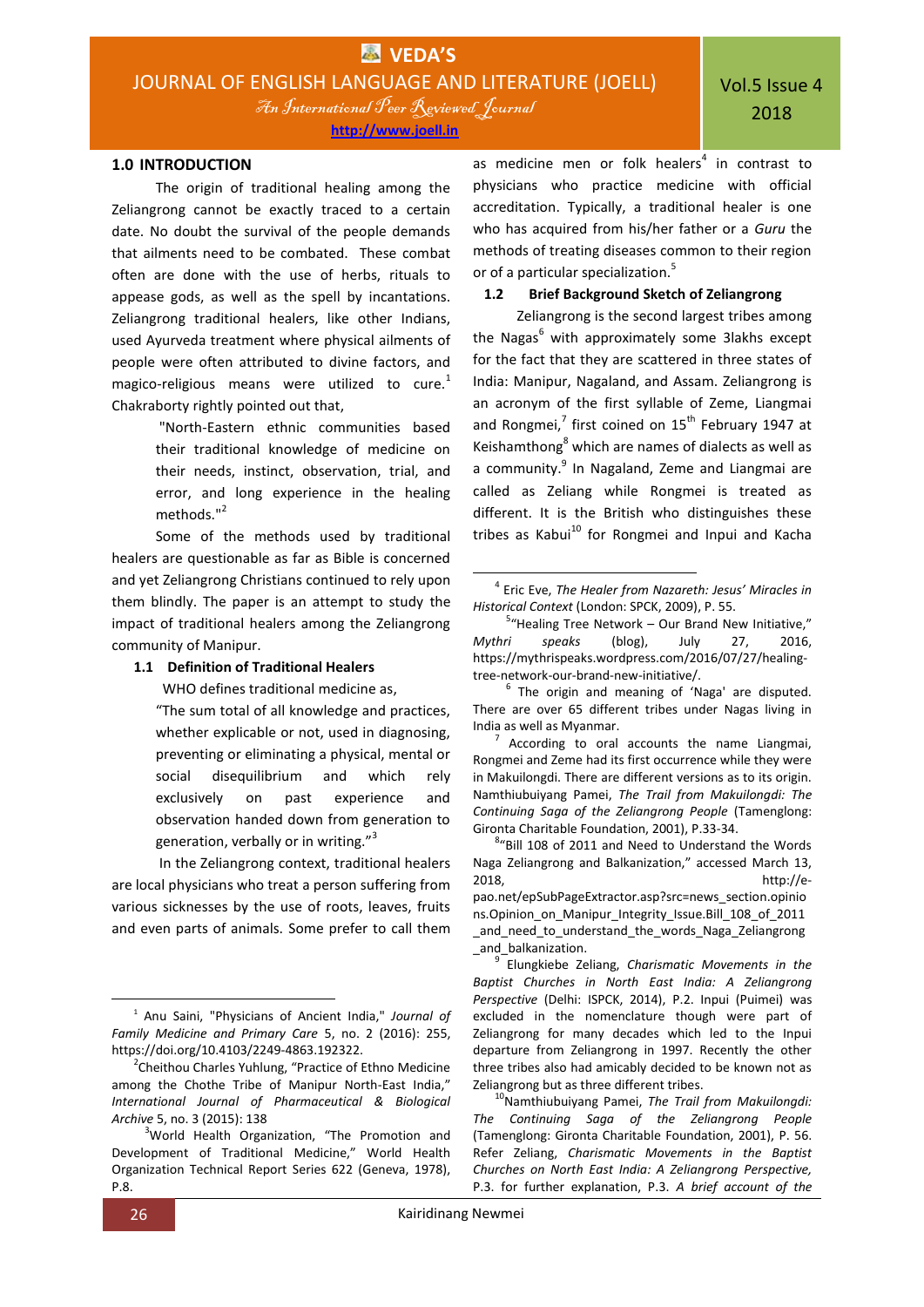Naga<sup>11</sup> for Liangmai and Zeme. Zeliangrong dialects belong to the Naga-Bodo sub-family within the Tibeto-Burman language family.<sup>12</sup> Oral folk tales or songs of Zeliangrong people suggest that once they speak one language, possibly Liangmai or something close to it before their departure from Makuilongdi.<sup>13</sup> They are said to have migrated from Sinlung province of China,<sup>14</sup>and belong to Mongoloid stock. The total population of Zeliangrong in Manipur constitutes roughly 2 lakh of the total state population, having a 60% literacy rate as of now.

The religion of Zeliangrong according to Gangmumei Kamei is a primordial religion,  $15$  as the basic tenets of primordial religion like belief in the spiritual world of power, the concept of supreme god, dependence on dreams, visions, and myth, the use of rituals and great dependence on medicine men (traditional healers) and priests are there with the religion of Zeliangrong.<sup>16</sup> It is known in local dialect as*Tingkao Ragwang Chapriak*(earlier called as

 $11$ Kacha probably come from Angami dialect for the thick forest, referring to the place where Liangmai and Zeme live in ancient times. It is also possible that kacha which means raw can have a certain bearing on the name too.

"KACHA NAGA," accessed March 6, 2018, http://www.epao.net/epSubPageExtractor.asp?src=manipur.Ethnic\_Race s\_Manipur.Ethnic\_Races\_Sanathong.KACHA-NAGA.

<sup>12</sup> All Zeliangrong Students' Union, *A Brief Account of Zeliangrong Nagas* (Dimapur: All Zeliangrong Student's Union, 2009), P.6.

<sup>14</sup> Pamei, *The Trail from Makuilongdi: The Continuing Saga of the Zeliangrong People,* P.21.

<sup>15</sup> Jenpuiru Kamei, *Gaan Ngai: A Festival of the Zeliangrong Nagas of North East India* (Dimapur: North Eastern Zone Cultural Centre, 2012), P. 49.

<sup>16</sup> Pamei, *The Trail from Makuilongdi: The Continuing Saga of the Zeliangrong People*, P.47-48

*Paupei Rachap, Paupe Tacheng or Paupai Renet<sup>17</sup>)* since 1994.<sup>18</sup>*Heraka* is of recent origin which is a reformed religion of *Paupai Renet* whose origin can be traced back to Haipou Jadonang and later continued by Rani Gaidinliu. The uniqueness of *Heraka* is the involvement of unseen or spirit called *Haidwarangbe* who lived in the house of female mediator.<sup>19</sup>

# **1.3 Origin of Baptist Christians among Zeliangrong**

Christianity reached Zeliangrong areas of Manipur with the conversion of Maipak, an Inpui man in  $1914^{20}$  while the couple was living in Keishamthong where Maipak served Maharaja of Manipur. Maipak also called Namrijinang was baptized by Rev. U.M. Fox at Imphal on  $6<sup>th</sup>$  December 1915.<sup>21</sup>Jinlakpou of Kaikao became the second Zeliangrong convert (first among the Rongmei) in 1918. Maisibou Newmai was the first convert from Liangmai in 1923 while Lungliambo was Zeme's first convert in  $1940.<sup>22</sup>$  Through these converts, many villagers were converted through indigenization one after another. $^{23}$ The role played by the Kukis in the expansion and spread of the gospel among the

1

<sup>20</sup>HeizieluingMeru of Benreu village was the first Zeliangrong convert with his conversion in 1897 from among the entire Zeliangorng Nagas living in three North East state of India. Zeliang, *Charismatic Movements in the Baptist Churches in North East India: A Zeliangrong Perspective,* P.40.

<sup>21</sup>Elungkiebe Zeliang, *A History of the Manipur Baptist Convention* (Imphal: Manipur Baptist Convention, 2005), P. 31. Kamei in her book *Gaan Ngai* put the date wrongly as 5<sup>th</sup> Dec 1915. Kabui Naga Baptist Association in their report at MBC Golden Jubilee celebration verified the date of Maipak's baptism as 6th Dec in Zeliang's*A History of the Manipur Baptist Convention,* P.160.

<sup>22</sup> Zeliang, *A History of the Manipur Baptist Convention,* P.187, 169,204. M. Maisuangdibou records the date of Maisi's conversion as 16<sup>th</sup> Sept. 1923, in his book, *Liangmai*, *and Christianity: Faith in search of understanding and transformation in indigenous/tribal context* (Tamei: Witinglung publication 2015), P.43.

<sup>23</sup>Namthiubuiyang Pamei, *Tingben Patbou Racham: A Narrative on the Advent of Christianity Among the Zeliangrong* (Tamenglong: Gironta Charitable Foundation, 2016), P.51-54.

*Zeliangrong Nagas* published by All Zeliangrong Student's Union, Assam, Manipur, and Nagaland which was published in 2009 pointed out that the word *Kabui* referring to Rongmei had been in existence since  $1<sup>st</sup>$ -century Christian era much before the British usage of them. P.4.

<sup>13</sup> Zeliang, *Charismatic Movements in the Baptist Churches on North East India: A Zeliangrong Perspective,* P.2. Makuilongdi is the final resting place of the Zeliangrong before the departure to different regions as Rongmei, Liangmai, and Zeme where they are today. Pamei in his book, *The trail from Makuilongdi*, exclusively deals one chapter about the exodus of the Zeliangrong from China along with different versions of the same.

<sup>17</sup>Zeliang, *Charismatic Movements in the Baptist Churches in North East India: A Zeliangrong Perspective*, P.27-29.

<sup>18</sup>Kamei, *Gaan Ngai,* P.54.

<sup>19</sup> Zeliang, *Charismatic Movements in the Baptist Churches in North East India: A Zeliangrong Perspective,* P. 35.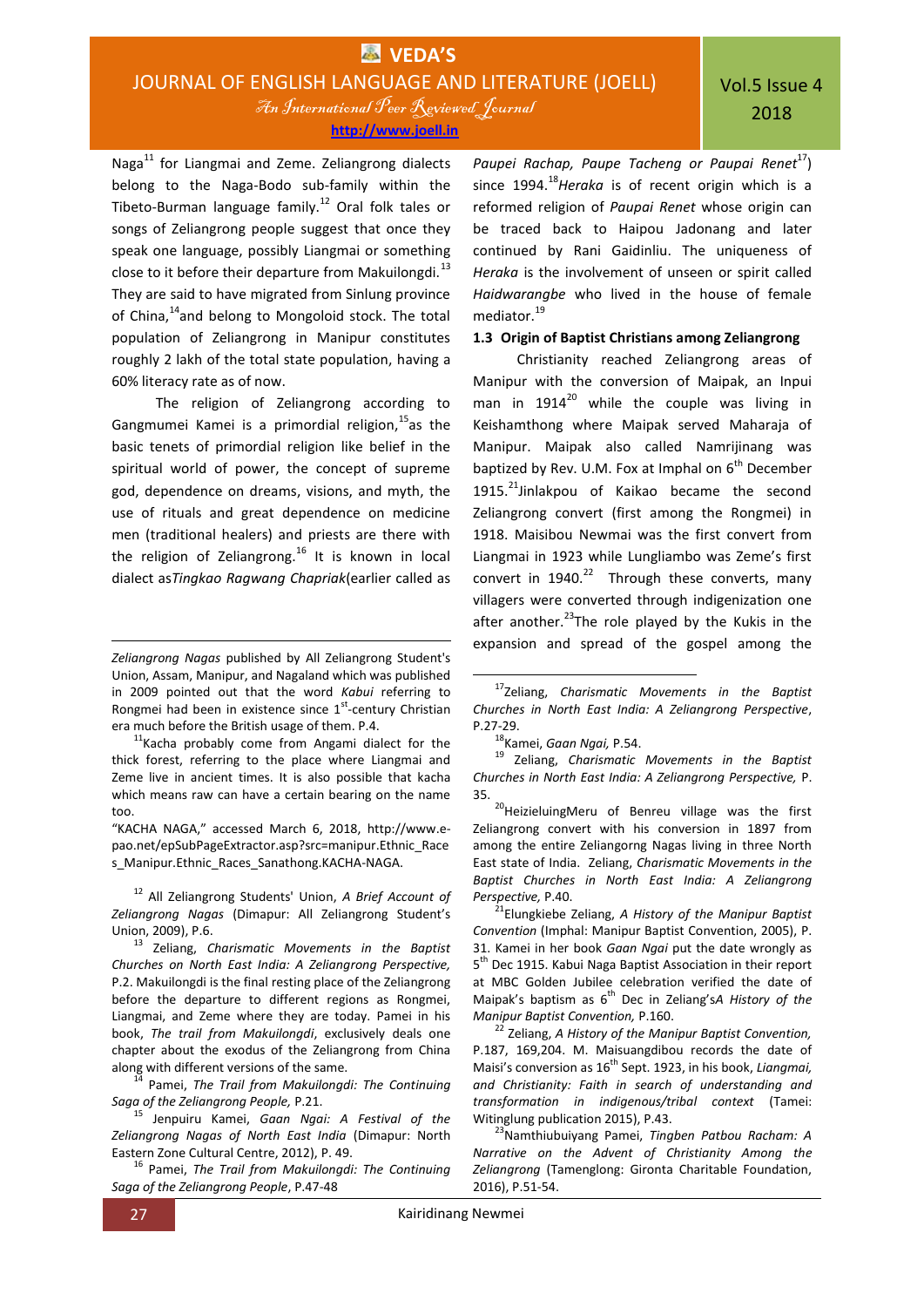Vol.5 Issue 4 2018

Zeliangrong villages were significant.<sup>24</sup>Interestingly it is the Baptist who brought Christianity first among Zeliangrong and no doubt over 95% of the people are Baptist today. Apart from Baptist, there are Roman Catholics, Charismatics (This includes Pentecostal, Assemblies of God, Revival Church), Adventist and others. Some of these groups are very few in number. It may be noted that Liangmai in Manipur had celebrated Passover celebration on 15<sup>th</sup>-16<sup>th</sup> Feb 2003 to commemorate complete redemption of the Liangmai. $^{25}$  The other tribes that comprise Zeliangrong are yet to see total redemption as a community.

#### **1.4 Traditional Healers among Zeliangrong**

Traditional healers among the Zeliangrong are called by various names. The Liangmai called them as *Phaimu, Phaimiu or Kamu;* for the Rongmei it is *Maipa;*Zeme called them as *Rekame,* and the Inpui as *Kathiam*. The Manipuri called them as *Maiba or Maibi.*<sup>26</sup>Today among the Zeliangrong, these healers are often known as *Koubiraj* which was wrongly pronounced as time passed from *Kabiraaj or Kobiraj*<sup>27</sup>a title was given to physicians in Sanskrit (*Vaidya*) who treats kings and the royal family by the use of Ayurveda in ancient India. Their works were akin to the works of a magician (*Jadowala)* who are able to heal, treat diseases, removes magic (*Jado)* spells and foretell future. Traditional healers are believed to drive away malevolent or malicious spirits and deities, determine the cause of a disease, and administer remedies based on their knowledge in verse.<sup>28</sup> Many healers believed that the efficacy of

**.** 

<sup>27</sup>Sashikaba Kechutzar, "Naga Traditional Religion Versus Naga Christianity," *Journal of Tribal Studies* XXI, no. 1 & 2 (December 2016): 153. The term *Kobiraj*is a term borrowed from Assamese for the person who can set right the dislocation of joints and sprains, and they can even prepare medicine from herbs.

<sup>28</sup>"Reproductive Health Beliefs and Their Consequences: A Case Study on Rural Indigenous Women in Bangladesh. - Free Online Library," accessed February 21, 2018,

the medicine get lost when the name of the plants or animals used for medicine are revealed, $^{29}$  and hence it is a closely guarded secret.<sup>30</sup>

Some of the healers claimed to get a revelation as to how a sick person ought to be treated while the majority evolved their practice from trial and error methods and accident. Some seem to be gifted too.<sup>31</sup>Traditional healers among the Zeliangrong can be best divided into three categories: first, those who are helped by the spirits, second, those who considered themselves gifted by God and third, those who cultivate and later practice as a hobby. Healers' concern is the wellbeing of the individual as well as the society. But there are who used black magic who's concern are not on the welfare of the society nor individual. These bogus healers often cast a spell or pronounced certain magic so as to destroy the well being of certain individual or family, $32$  many times on behalf of some others. Thus, they can be classified as witchcraft or black magician or witch doctor. Healers neither always perform all the same functions, nor do they all fall into the same category. Each of them has their own field of expertise. Even the techniques employed differ considerably.

Many Zeliangrong traditional healers' method is somewhat identical with the method of renowned

 $\overline{a}$ 

 $^{24}$ Ibid., P. 54-59.

<sup>25</sup>Maisuangdibou, *Liangmai, and Christianity: Faith in Search of Understanding and Transformation in Indigenous/Tribal Context*, P.55.

 $^{26}$  These varied title given to them have different meaning too. They include prophet, medicine man, one who knows how to predict how to be treated by touching, one who knows how to massage etc.

https://www.thefreelibrary.com/Reproductive+health+beli efs+and+their+consequences%3A+a+case+study+on+... a0383981215.

 $^{29}$ G Ngaomei and E J Singh, "Traditional Knowledge of the Therapeutic Use of Animals by Rongmei Tribe, Manipur, India," *International Journal of Scientific and Engineering Research* 7, no. 8 (August 2016): 1982.

 $30$ T Thirunarayanan, A. Srividya, and R Sangeetha, *Formulary of Native Healers* (Chennai: Centre for traditional Medicine & Research, 2016), P.17.

 $31$ Wilanlung Moita, interview by author, telephonic interview,  $20^{\bar{t}h}$  Feb 2018. Wilanlung was one such practitioner practicing it as a hobby. He learned the art from the reading and observing his grandfather. He also noted that he was gifted as he never forgets whatever his grandfather told him or whatever he had seen related to this traditional way of treating the sick people.

<sup>&</sup>lt;sup>32</sup> Mathiudin Abonmai, interview by author, telephonic interview,  $26<sup>th</sup>$ Jan, 2018. Mathiudin said his grandfather, who is a traditional healer prior to embracing Christianity, used to narrate how *Doisimai* (those who know magic) would cast spell on their enemies and hence used to have so many problems everywhere.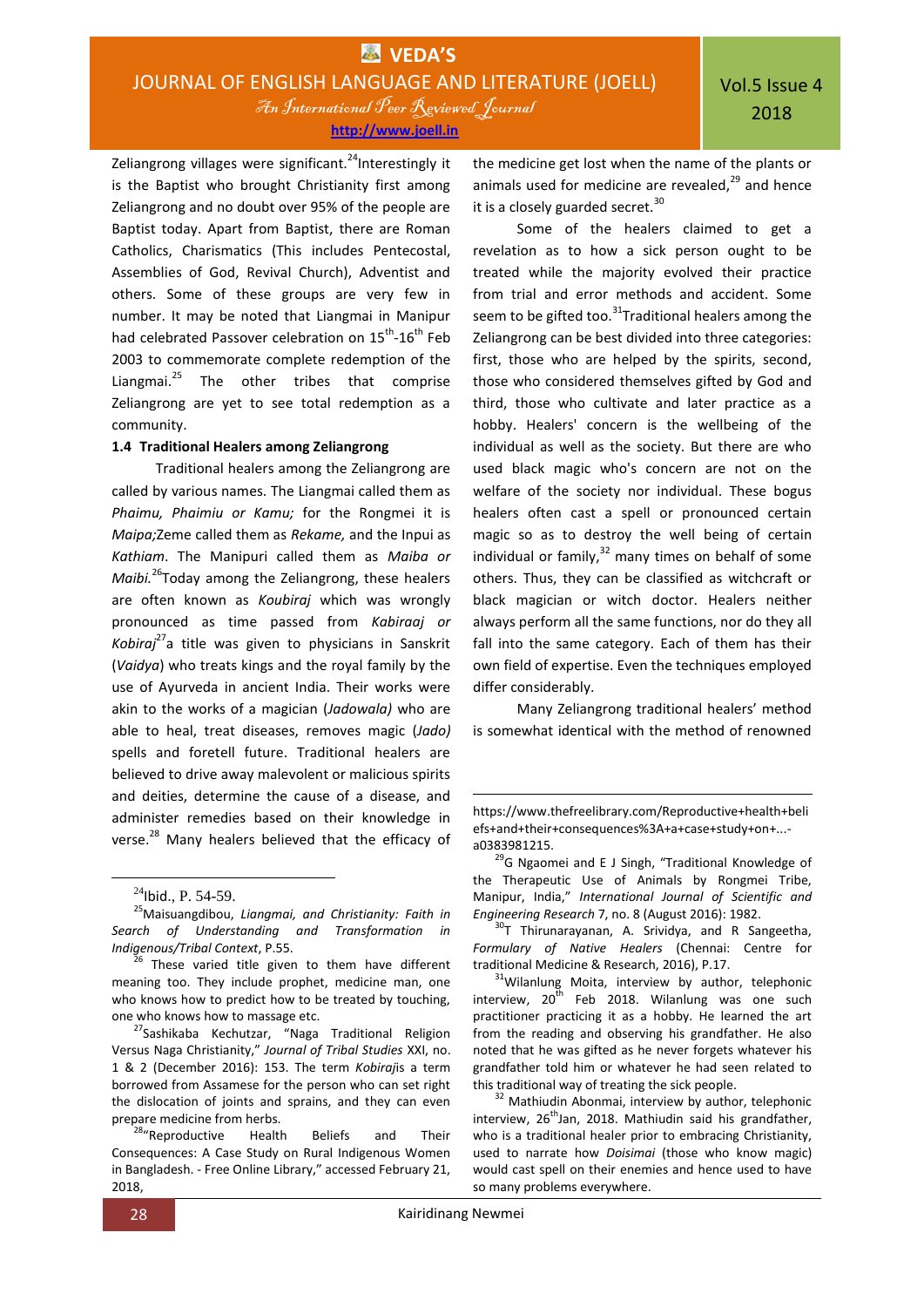# **VEDA'S** JOURNAL OF ENGLISH LANGUAGE AND LITERATURE (JOELL)

An International Peer Reviewed Journal **[http://www.joell.in](http://www.joell.in/)**

Vol.5 Issue 4 2018

Mexican folk healer, Don Pedrito Jaramillo,<sup>33</sup>in that they used various parts of the plant like leaves, barks, seeds, roots, etc. and also herbs, creepers, climbers, shrubs, grasses, etc. as a single item but mainly by mixing with other ingredients in the treatments. They are used in diverse forms- fresh or raw, dry or powder, or as culinary or concoction, or as a tonic. The following<sup>34</sup> are common types of sicknesses and things used by traditional healers in the treatment:

| SI. |                                                                                                              |                                                                                                                                                                                                                                                                                                                                                                                                         |
|-----|--------------------------------------------------------------------------------------------------------------|---------------------------------------------------------------------------------------------------------------------------------------------------------------------------------------------------------------------------------------------------------------------------------------------------------------------------------------------------------------------------------------------------------|
| No. | <b>TYPES OF SICKNESS OR DISEASES</b>                                                                         | <b>INGREDIENTS COMMONLY USED</b>                                                                                                                                                                                                                                                                                                                                                                        |
|     |                                                                                                              | IN THE TREATMENT                                                                                                                                                                                                                                                                                                                                                                                        |
| 1.  | A toothache, Eye pain.                                                                                       | Toothache plant flower is hand crushed and kept in<br>the cavity to get relief. A drop of milk (human) is<br>used for any eye pain or foreign body in the eye.                                                                                                                                                                                                                                          |
| 2.  | Wounds, Sprain or Dislocation, Muscular                                                                      | DioscoreaPentephylla is crushed and apply in the                                                                                                                                                                                                                                                                                                                                                        |
|     | pains, Fracture of bones, Blood clotting or<br>healing of the wound.                                         | area before bandaging. Frog fresh or dry is good for<br>healing wound (soup first later its meat is eaten)                                                                                                                                                                                                                                                                                              |
| 3.  | Stomach-ache, Burning sensation of the<br>stomach, Dysentery, Diarrhoea, Acidity,<br>Gastric, Chronic-ulcer. | Tender leaves of AdhatodaVasica, or Centella<br>Asiatica or bark of mango plant is boiled and given<br>to the patient. Tender leave of guava is chewed for<br>dysentery and diarrhea. Bedbugs caught alive and<br>soaked in salted water for some 20 minutes and the<br>water is given to heal diarrhea.                                                                                                |
| 4.  | Jaundice                                                                                                     | All yellow fruits like papaya are eaten. Boiling the<br>bark of mango plant is also consumed.                                                                                                                                                                                                                                                                                                           |
| 5.  | Scabies, Allergy, Anti-insecticides.                                                                         | Red marigold leaves are warmed in the fire and then<br>crushed and applied over the affected area. The<br>fruit or powder of RhusSemialata is simply eating or<br>applied. Eating tortoise cooked meat in its shell.                                                                                                                                                                                    |
| 6.  | problem,<br>Stone<br>Kidney<br>Urinary<br>case.<br>problem, Uterine problem.                                 | Boiling or cooking CentellaAsiaticais good for kidney<br>issue. Urine of flying squirrel is used for treating the<br>stone case.                                                                                                                                                                                                                                                                        |
| 7.  | Dispeller of magic spells.                                                                                   | Curcuma Caesiais crushed and its liquid is taken.<br>Sometimes they are told to carry along with them.<br>Ginger is also used for this purpose too.                                                                                                                                                                                                                                                     |
| 8.  | Fever                                                                                                        | Garlic crushed and make a paste with pure mustard<br>oil after heating it up is applied on the forehead,<br>chest, back, and joints. Tender leaves of<br>AdhatodaVasicais also used for fever, rheumatism,                                                                                                                                                                                              |
| 9.  | Piles, Constipation, Paralysis, Epilepsy.                                                                    | Indian trumpet flower is used to treat a person<br>suffering from pile who are to sit on the warm<br>boiled water of the plant bark kept in a tub. The<br>plant bark should be peeled upwards with one<br>breath. This process is continued until one gets<br>relief. The tender leaves are eaten as a chutney with<br>a belief that it reduces high BP, and also by those<br>who suffer from Epilepsy. |

<sup>33</sup> Eve, *The Healer from Nazareth: Jesus' Miracles in Historical Context,* P. 58-59.

<sup>&</sup>lt;sup>34</sup> These are collections from individuals who were interviewed as well as reading from Ngaomei and Singh, "Traditional Knowledge of the Therapeutic Use of Animals by Rongmei Tribe, Manipur, India."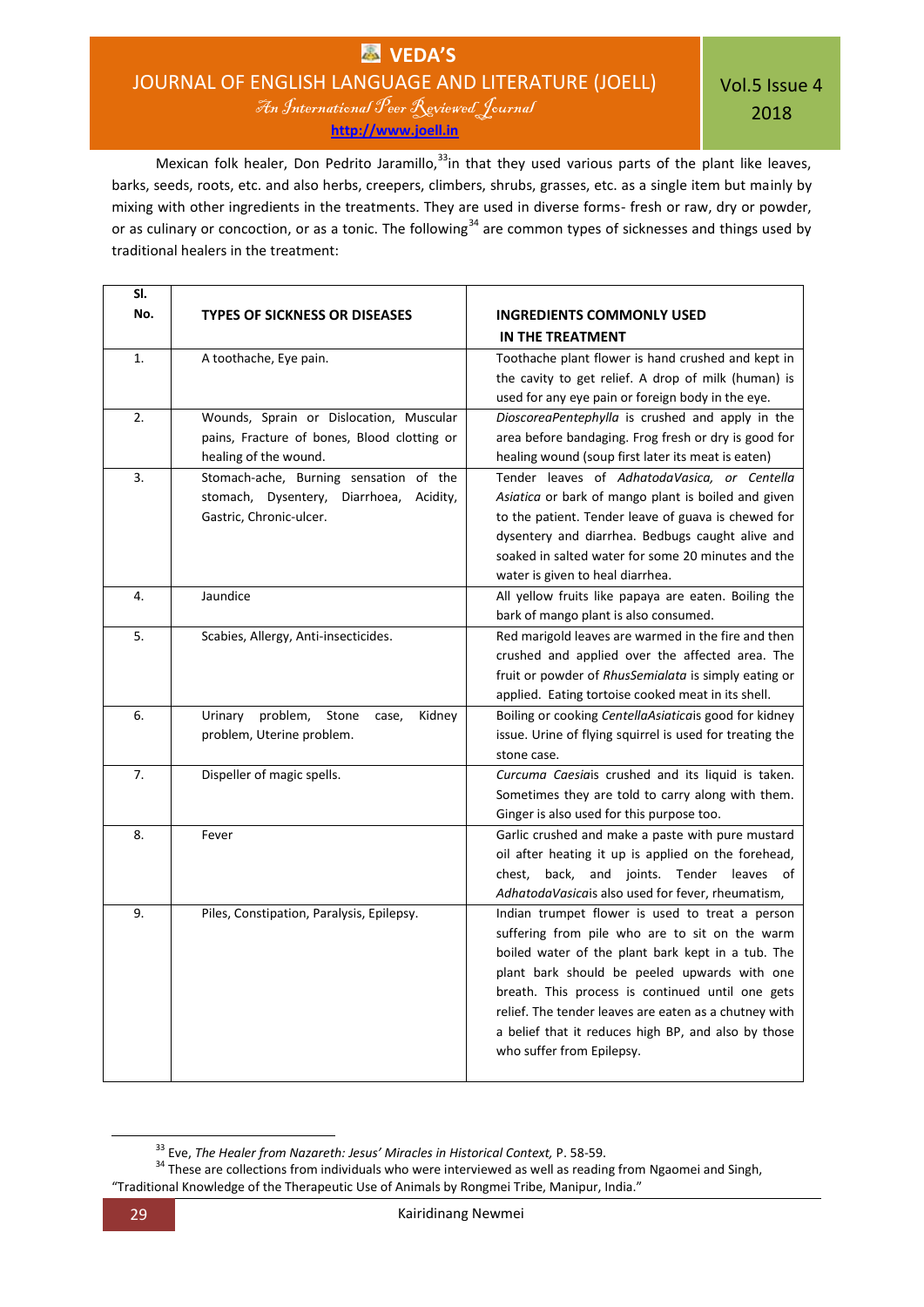An International Peer Reviewed Journal

**[http://www.joell.in](http://www.joell.in/)**

Beside these, Zeliangrong traditional healers frequently used black turmeric, culantro, yam leave, king chilli, *jengdui* (traditionally prepared paste from mustard leave which is black in color), bile of a Bear and Python, Tragopan, dung of mice, honey, *Guimangkho* and piece of black dust formed as a result of prolonged use of fire in the traditional home mainly kitchen (Liangmai called it *kangngui*). The fruit of *Rhussemialata* is considered very good medicine hence the dry fruit is preserved and kept throughout the year in every home. There is a specific way of preparing medicine and it must be followed strictly. While taking bark for medicine, one must cut the bark from downside not upside (cut and peel upside). When a leave is used for preparation it must be always in an odd number. For healing of bone cancer, a tuber of a certain plant called as *Nruibuilong* (in Rongmei) mixed with honey after a thorough cleaning of the part by petrol will suck up all the cancerous shell and cured in around three weeks' time.<sup>35</sup>The swollen part must be bandaged and clean daily. Traditionally prepared rice wine, poison extracted from centipede are also said to be used for preparing medicine for liver cancer.

# **1.5 INFLUENCE OF TRADITIONAL HEALERS AMONG CHRISTIANS**

## **1.5.1 Many Christian blindly believe them**

Mr.Wilanlung Moita, <sup>36</sup> a practitioner of traditional healers testified to the fact that a Christian lady brought to him a child who had been suffering from a fever over and over again for some two-three years. The lady had consulted many doctors and yet the fever was not completely cured as it would re-emerge again once the medicine stops. Moita following his forefather's belief prayed for a divine miracle and simply prescribed paracetamol liquid be purchased and given to the child. The mother did and the child was completely healed. This is, in fact, the beliefs of many Christians among the Zeliangrong. Many blindly believed and at times, as the above also show, got the desired result too. For

**.** 

such as this, perhaps we can conclude 'with faith all things are possible'.

#### **1.5.2 Attribute many sicknesses to evil spirits**

Many sicknesses will be automatically attributed to evil spirits attack $37$  when the doctors are not able to properly or clearly diagnose. In spite of the fact that many Zeliangrong people had embraced Christianity, many continued to claim like other Naga tribes that certain sicknesses are caused by evil spirits and only traditional healers alone can cure them.<sup>38</sup> Hence such a sick person will consult traditional healers only. Mr. Wilanlung Moita<sup>39</sup> believed that there are *mairiangsamai* (a kind of evil spirits that would eat up intestinal organs of the people usually the child) still exist among the Zeliangrong community even after the coming of Christianity.

# **1.5.3 Methods adopted by contemporary Christian healers**

Contemporary Christian healers employed the term 'divine healers.' When observed, it is clear these healers are very akin to traditional healers because they use all the methods and techniques traditional healers used. The only difference is they are not called as *Kobiraj* but as healers. These healers are said to be capable of getting revelation or visions from God with which they will prescribe medicines or prepare medicine and give to the patient for treatment.<sup>40</sup> There are many such healers adopting the methods and techniques of traditional healers by opening centers for treatment. They give a different name like prayer center, prayer cell, healing center, divine healing center etc. where the emphasis is given to fasting and prayer for the sick patient.

 $\overline{a}$ 

<sup>&</sup>lt;sup>35</sup> The shared state, "The Lost Medical Knowledge of Tamenglong". Filmed (Jan 2015).YouTube video, 08:07. Posted (Jan 2015).

https://www.youtube.com/watch?v=OB--fsediu0.

<sup>&</sup>lt;sup>36</sup> Wilanlung Moita, interview by author, telephonic interview, 20<sup>th</sup> Feb 2018.

<sup>37</sup>Zeliang, *Charismatic Movements in the Baptist Churches in North East India: A Zeliangrong Perspective,* P. 144. Zeliang also recorded many stories narrated to him by a different individual in his book. Refer P.145-150.

<sup>38</sup> Sashikaba Kechutzar, "Naga Traditional Religion Versus Naga Christianity," *Journal of Tribal Studies* XXI, no. 1 & 2 (December 2016): 152.

<sup>&</sup>lt;sup>39</sup> Wilanlung Moita, interview by author, telephonic interview,  $20^{th}$  Feb 2018.

 $40$ <sup>40</sup> The author's aunty is undergoing a treatment for arthritis on her knee at present. She consulted first bone specialist but as no relieve seems to be in sight, shifted to *Kobiraj* but even after finishing the course of the *Kobiraj* as she is not getting relieved, she is now being treated by the so-called 'divine healers'. She said she is seeing a sign of improvement already as she can walk a few meters again.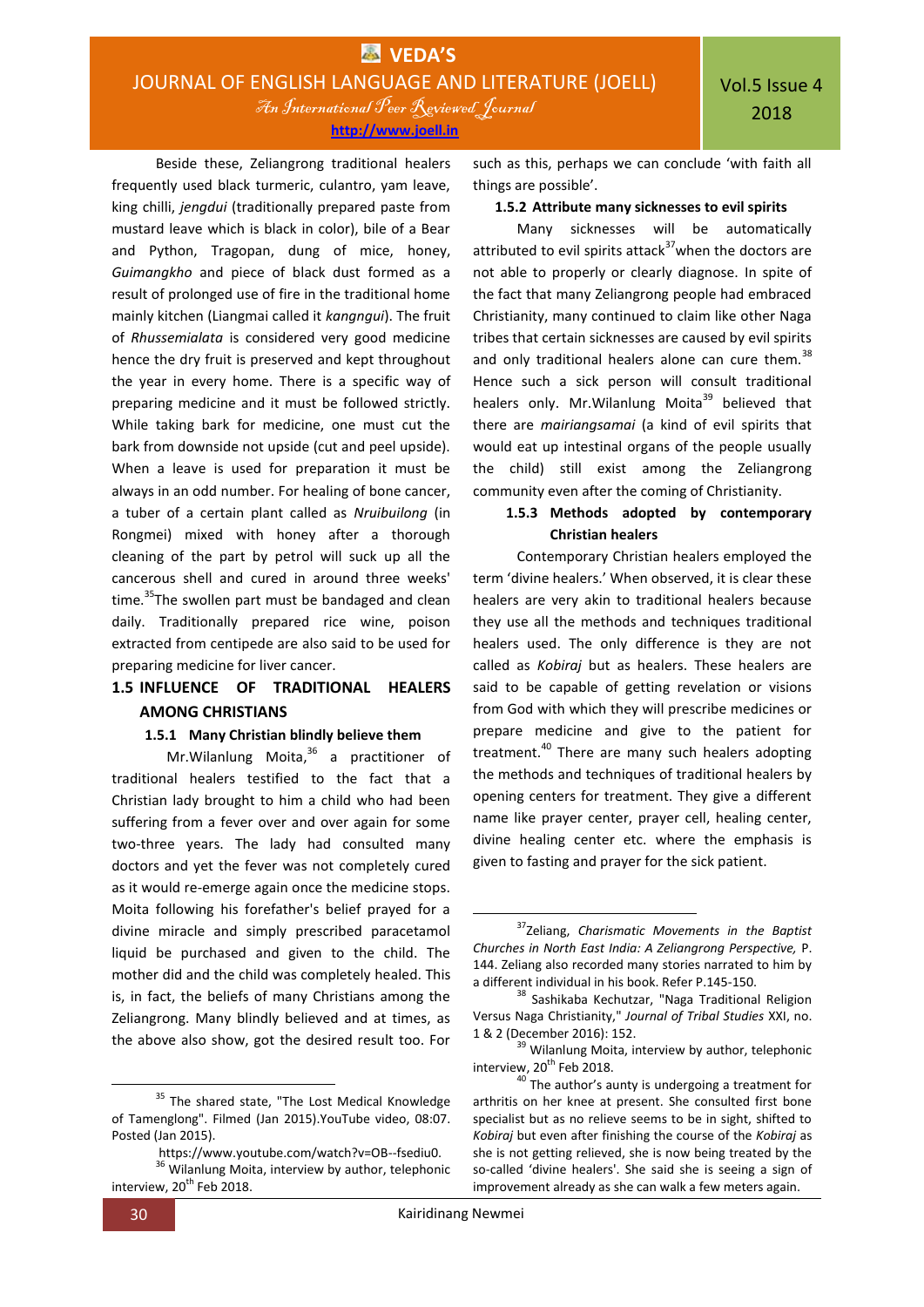# **1.6 REASONS FOR THE INFLUENCE OF TRADITIONAL HEALERS**

Many Zeliangrong Christians believed that traditional healers have special skills, expertise, and knowledge to heal sickness. So whenever they have complication they would come upon traditional healers or they would come and meet them in their homes. Several reasons could be pointed out for their dominant influences on the contemporary Christians.

**1.6.1 Traditional healers are known to the public**

Zeliangrong people are very much a close community wherein almost everyone knows everyone. These healers, once someone knows of his/her gifts, will be known to the whole population of the village or town in very little time. Hence when someone gets sick for people living in a place where there is no proper physical health department or hospital, their first resort is traditional healers. This is echoed by all the people who were interviewed by the author.

## **1.6.2 They are fellow believers**

Majority of Zeliangrong living in Tamenglong District of Manipur had embraced Christianity and hence any traditional healers living in Tamenglong are fellow believers. However, one cannot ignore that there is quite a handful of Zeliangrong from Rongmei, Zeme and Inpui who are yet to receive Christ even today. These people live predominantly in Imphal valley areas. When Christian practiced traditional healing method as stated earlier, either with the name *Kobiraj* or divine healers etc. no doubt people will prefer to consult them before consulting a medical practitioner.

# **1.6.3 They have a good rapport**

Having good rapport in any field works wonder. The stories of these healers are known to almost everyone among the villagers or towns. People who had not consulted any healers till date said they would certainly approach and seek their help if a situation arises. $41$  There is also relatives, elders, and neighbors influencing others regarding their future consultation with the traditional healers as they talked about healing or cure, they got through them. Moreover, it is very rare that people would question the cultural practices and family rules. Following their elders, neighbors or in-law's advice is also a sign of respect.

## **1.6.4 They charged minimal fees**

Traditional healers, unlike the professional doctors, charge a fee that is affordable by a family, which they generally offer him with a sense of gratitude. They don't have a fixed amount. At times they are paid even with vegetables or fruits instead of cash. Kaisuangbo Marenmai, *Kobiraj* practicing in the author's village never demand any price for any service rendered. However, people give what they could.<sup>42</sup>Many traditional healers practiced and lived by free will offering of the people.

## **1.6.5 They are easy to access**

Easy access for people living in a remote place become the main reasons for going to traditional healers in times of need. Not only do the sick need to spend in a queue to get 5-10 minutes consultation with the doctors, they at times are not considerate too. They are not friendly at times. Traditional healers would often come to the sick house if it is in a village set up and do the necessary preparation for the treatment of the sick.

# **1.6.6 Many Christians are pragmatic**

Many Zeliangrong is pragmatic in nature: whatever works must be believed and accepted. Traditional healers in at least one occasion in their practice had healed someone in the past and this becomes a flame that continued to burn. For some, these healers' medicine makes people recover faster than anything else. $43$  This is possible because a sickness when it is minor or non-existent (not real sickness) traditional healers can be more effective than the medical physicians.<sup>44</sup> In case of broken bones, there is apprehension among the people that going to a doctor for treatment means their legs would be amputated, hence would prefer traditional healers.

**<sup>.</sup>** <sup>41</sup> Wikhuanlungliu Zou, interview by the author, telephonic interview,  $27<sup>th</sup>$  Feb 2018.

<sup>&</sup>lt;sup>42</sup> The author can remember very well when he had dislocated his leg while playing football, Marenmai was called. He massaged the leg followed by prescribing *banampuiriang*, a kind of climbers found plenty in the village, to be crushed and bandaged over the affected leg. The author's mother gave him a warm glass of red tea with sugar in it for the service rendered.

 $43$  Kaiwiyang Moita, interview by the author, telephonic interview,  $14<sup>th</sup>$  Jan 2018.

<sup>44</sup> Eve, *The Healer from Nazareth: Jesus' Miracles in Historical Context,* P.56.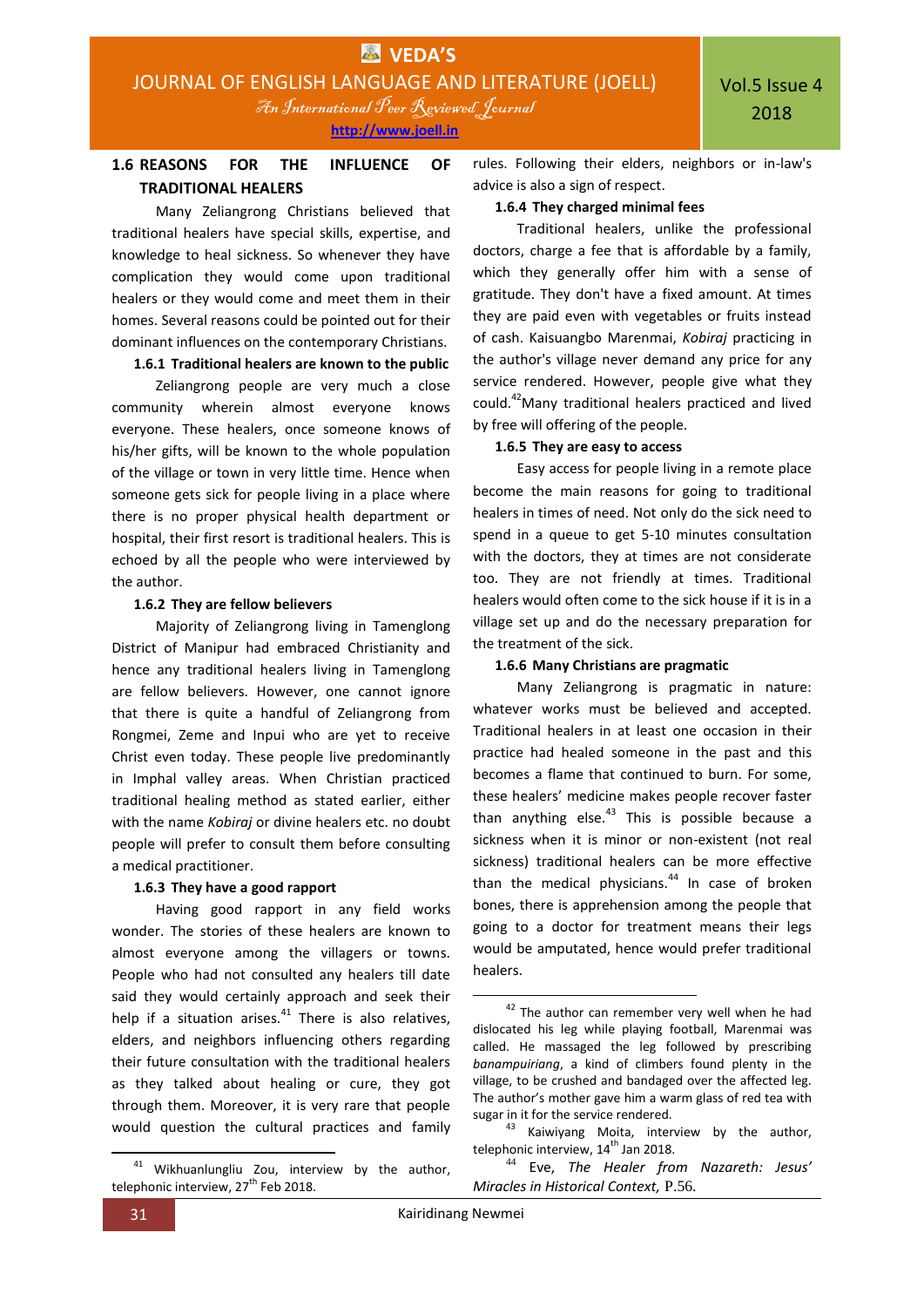An International Peer Reviewed Journal **[http://www.joell.in](http://www.joell.in/)**

## **1.7 BIBLICAL VIEWS ON TRADITIONAL HEALERS**

There is no evidence of an organized medical system in the Bible days. Most sicknesses were probably treated at home as several stories would illustrate. Physicians do exist but Jews believe the only true healer is God.No doubt herbs mentioned in the Bible has medicinal<sup>45</sup> value.

# **1.7.1 Old Testament (OT) teaching**

The OT does not condemn the herbal usage while condemning the incorporation of it in occult practice. Many OT text clearly teach against the use of witchcraft, sorcery, medium, spiritist, magician or black magic (cf. Ex. 22:18; Lev. 19:26, 20:26-27, 31; Deut. 18:10-12, 14; 2 Chro. 33:6; Isai. 8:19, 47:12-14; Mic. 3:7, 5:11-12).

Ezekiel 47:12 tells us we can obtain medicine from the leaves, suggesting during Biblical times people were aware and used herbs for medicinal purpose. When Job was afflicted by boils he seemed to be aware of the principle that the draining sores needed to dry out so he sat in ashes (Job 2:7-8). The balm mentioned by Jeremiah could be of the nature of frankincense or some aromatic juice from a shrub, containing benzoin used as medicine (Jer. 8:22, 46:11, 51:8).<sup>46</sup> Figs that were used to heal Hezekiah's boil by Isaiah (2 Kings 20:7) could not be ascertained but nevertheless significant. So it is clear OT does not in any way condemn the use of herbal medicine, it is the incorporation with occult practices the Bible is against.

#### **1.7.2 New Testament(NT) teaching**

If the OT describes the symptoms of diseases, NT no longer describes it. We find patients themselves or through others went to the physicians, Jesus, and apostles for healing. We are told Luke was a physician but sadly we do not see his medical practices being recorded. However, we know that as a physician in the first century, the only 'medicine' available to Luke would have been herbal medicines. The Good Samaritan treated the wounds of the injured man with wine and oil (Luke 10:34). Wine is an antiseptic and will tend to coagulate blood,

**.** 

thereby assisting healing. Oil soothes and forms a coating. The medicinal use of wine is mentioned in Scripture several times (including 1 Timothy 5:23).

A clear case of traditional medicine during the NT period is the admonishing the Church at Laodicea was given to use their locally-produced eye salve because of their lack of spiritual vision (Rev. 3:18). So, as long as there is no incorporation of the use of herbs with occult practices, the scripture is absolutely fine. The healing performed by Jesus and his disciples is not the same as exorcist perform. In this light, the Zeliangrong healers are not condemned by the Bible unless it involves any black magic or occult practices.

# **1.8 RECOMMENDATION FOR CONTEMPORARY CHRISTIANS**

## **1.8.1 Understand ultimate healer is Jesus Christ only**

"Seeking (and receiving) a healing without seeking and finding the Healer is settling for much less than is offered and needed."<sup>47</sup>This is true because, no matter what kind of healing one received from whoever and whatever sources it may be, healing comes from God alone. Perhaps Lucas is right to say that healing comes through a cooperation between God and His creature, through divine initiative and creaturely response. $48$  We get healing, no matter what methods we used, by the gracious action of God through nature when we cooperate with Him. Interestingly many traditional healers among the Zeliangrong in Tamenglong District regularly prayed as they prepare medicine and encourage the patient to pray for the cure.

#### **1.8.2 All true healings are divine**

God is the creator and sustainer of everything seen and unseen is also ultimately the healer of any physical ailments. Physicians may know the healing power of nature and therefore make use of what is understood to facilitate healing, but they only dress the wound, God heals. $49$  And such, all healing is of

<sup>&</sup>lt;sup>45</sup>"The Top 14 Herbs of the Bible #BibleHerbs -DrAxe.Com," Dr. Axe, July 16, 2012, accessed March 12, 2018, https://draxe.com/the-top-14-herbs-of-the-bible/.

<sup>46</sup>A. Rendle Short, *The Bible and Modern Medicine: A Survey of Health and Healing in the Old and New Testament* (London: The Paternoster Press, 1953). P. 71-72.

<sup>47</sup>Mark A. Pearson, *Christian Healing: A Practical and Comprehensive Guide* (Michigan: Chosen Books-A divisions of Baker book house, 1995), P.24.

<sup>48</sup> Ernest Lucas, ed., *Christian Healing: What Can We Believe?* (London: Lynx Communications, 1997), P.16.

<sup>&</sup>lt;sup>49</sup> Ambroise Pare was quoted as saying, "I dress the wound, but God healed him." Quoted by Ernest Lucas, ed., *Christian Healing: What Can We Believe?* (London: Lynx Communications, 1997), P.6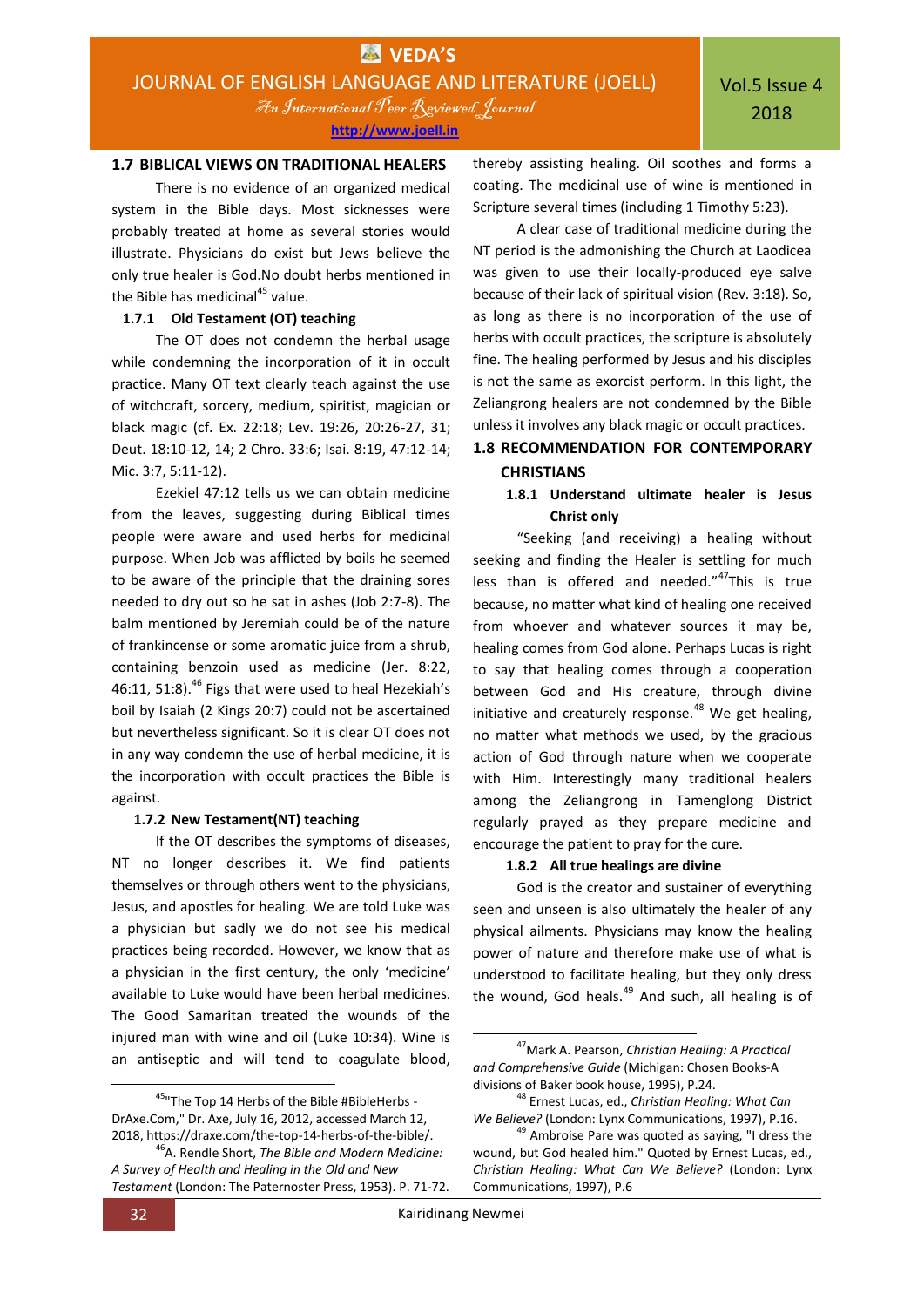God whether it occurs through traditional healers or medical doctors.<sup>50</sup>Without doubt doctors, nutritionist, healers, and counselors are intended by God to bless us and promote our well-being. In this contemporary medical and traditional healers as well as religious experiences we are but to affirmed with Calvin: "The Lord is undoubtedly present with his people to assist them in all ages; and, whenever it is necessary, he heals their diseases as much as he did

#### **1.8.3 Get the best available treatment**

in ancient times."<sup>51</sup>

To get the best available treatment is to seek ways and means of improving how one can get treatment. Science knows in part and sees through the glass of illness darkly. It has limitation but this is not to demean the knowledge of medical science. Today medical science has advanced so much so that there is almost nothing that they cannot handle when diagnosed early. In such a time, to go back to traditional healing is being true ancient.

#### **1.8.4 Know who they are consulting**

Since there are healers who used Ayurveda for the treatment and there are healers who used black magic, Christians must identify if they at all have to consult them. No one can be forced to consult or not to consult traditional healers. Nevertheless, the public must be prudent enough to know beforehand who they are consulting or who they wanted to consult for the best result wanted.

## **1.8.5 The church should be taught well on the pros and cons of traditional healers**

There is a great task for all the church as well as public leaders to take stock of the present scenario. Unless they take concrete steps to teach the people the pros and cons of these traditional healers, there is great danger of the public being sold to the hand of the healers. Public education and orientation on the same is the urgent need of the hour. This education can be carried out through seminars, conferences or community grievance forum. We live in the time of increasing religious disillusionment, much of this is because of the church retreat from what she was called to perform. Had the

church being faithful in teaching to the new members of the church this disillusionment would not be as great as it is today. There is great danger of healing becoming an end in itself.

### **1.9 CONCLUSION**

Without a doubt, traditional healers had a tremendous effect on the thought and lives of Zeliangrong people. But, nevertheless, in time where there have been widespread beliefs that green medicines are healthier and safer, we must be wise as to when to consult traditional healers and when we should not because of the abusive use of herbs by some traditional healers. If the herbs are not helping our body to restore back to what it is designed, but is detrimental to our body and do not bring glory to God, every born-again Christian should stop getting help from the traditional healers. The church can and must play a vital role in educating the people about traditional healers. There is a great need for the church to do its homework well.

#### **BIBLIOGRAPHY**

#### **PRIMARY SOURCES**

- [1]. Abonmai, Mathiudin. Interview by author. Telephonic Interview. Trivandrum, Jan 26<sup>th</sup>, 2018.
- [2]. Daimai, Ahuatbou. Interview by author. Telephonic Interview. Allahabad, Jan 14<sup>th</sup>, 2018.
- [3]. Daimai, Kenjinang. Interview by author. Telephonic Interview. Allahabad, Jan 13<sup>th</sup>, 2018.
- [4]. Kamei, Chamdan. Interview by author. Telephonic Interview. Trivandrum, Jan 26<sup>th</sup>, 2018.
- [5]. Kamei, Namgekdai. Interview by author. Telephonic Interview. Trivandrum, Feb 20<sup>th</sup>, 2018.
- [6]. Kamei, Timothy. Interview by author. Telephonic Interview. Trivandrum, Jan  $26^{th}$ , 2018.
- [7]. Matigunta, Ashele. Interview by author. Telephonic Interview. Trivandrum, Feb 23rd, 2018.
- [8]. Moita, Kaiwiyang. Interview by author. Telephonic Interview. Allahabad, Jan 12<sup>th</sup>, 2018.
- [9]. Moita, Khangtibou. Interview by author. Telephonic Interview. Allahabad, Jan 13<sup>th</sup>, 2018.
- [10]. Moita, Riangsuiliu. Interview by author. Telephonic Interview. Trivandrum, Jan 17<sup>th</sup>, 2018.
- [11]. Moita, Wilanlung. Interview by author. Telephonic Interview. Trivandrum, Feb 20<sup>th</sup>, 2018.

States of America.

**.** 

<sup>&</sup>lt;sup>50</sup> Quoted by The United Presbyterian Church in the United States of America, *The Relation of Christian Faith to Health* (New York: Board of National Missions, 1960), P.40. <sup>51</sup> The United Presbyterian Church in the United